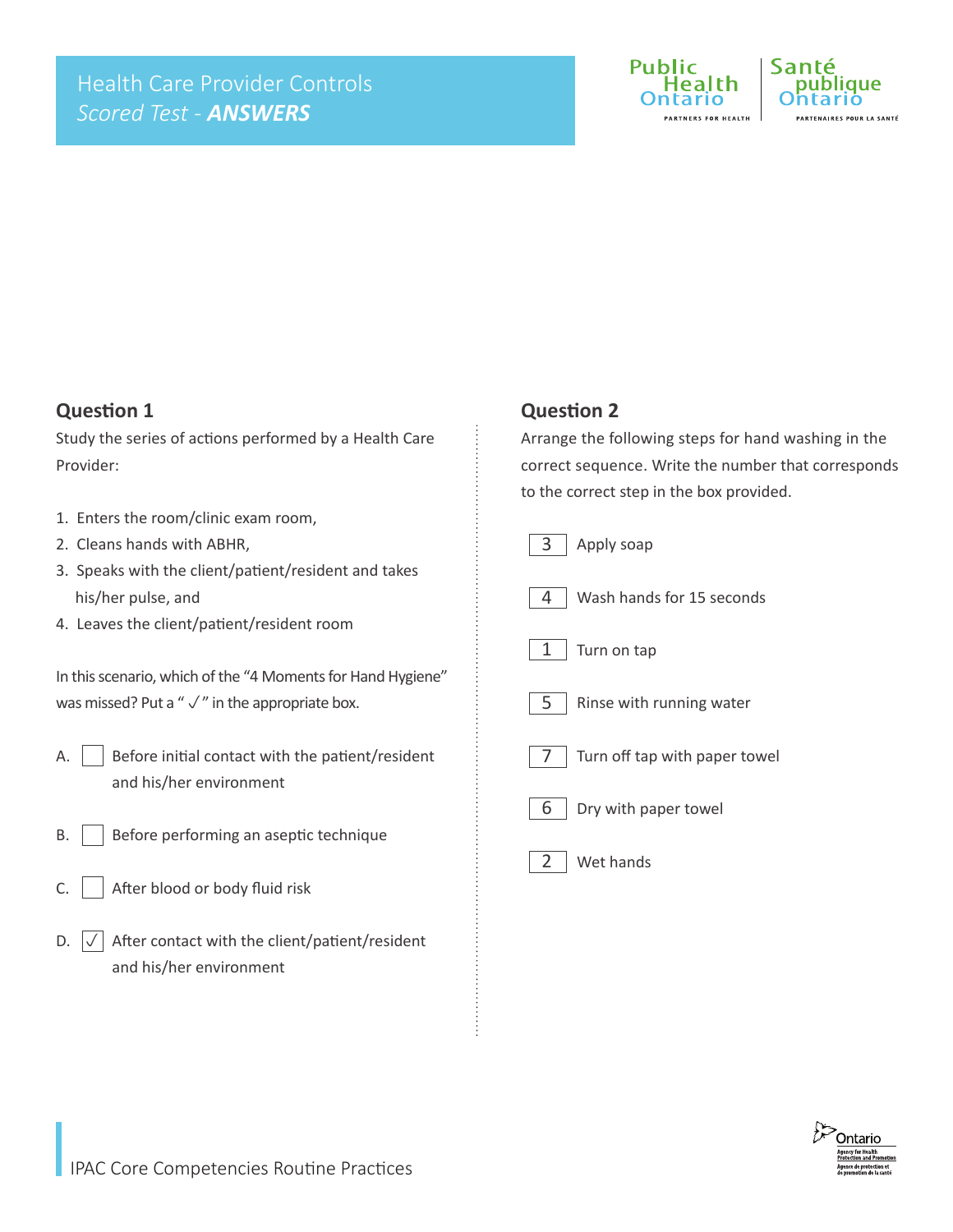

## **Question 3**

You are required to perform the following tasks. Select the appropriate type of PPE to use. If no PPE is required, select "no PPE." Put a " $\sqrt{ }$ " in the appropriate box.

|                                                                                                         | Gloves | Gown | <b>Facial Protection</b> | No PPE |
|---------------------------------------------------------------------------------------------------------|--------|------|--------------------------|--------|
| Push a bed                                                                                              |        |      |                          |        |
| Wipe up a urine spill on the floor with paper<br>towels                                                 |        |      |                          |        |
| Remove a client's/patient's/resident's dentures<br>from his/her mouth                                   |        |      |                          |        |
| Help a client/patient/resident to exercise his/her arm                                                  |        |      |                          |        |
| Take the temperature of a client/patient/resi-<br>dent who has new fever, cough, shortness of<br>breath |        |      |                          |        |

## **Question 4**

You have just performed continence care for a disoriented, uncooperative client/patient/resident, who has a new fever, cough and shortness of breath. You need to remove your PPE. Arrange the correct order for taking off PPE. Write the **number** that corresponds to the step in the box provided.

4

5

Remove eye protection



- Remove gloves 1
- Perform hand hygiene again 6
- Remove gown 2
	- Remove mask

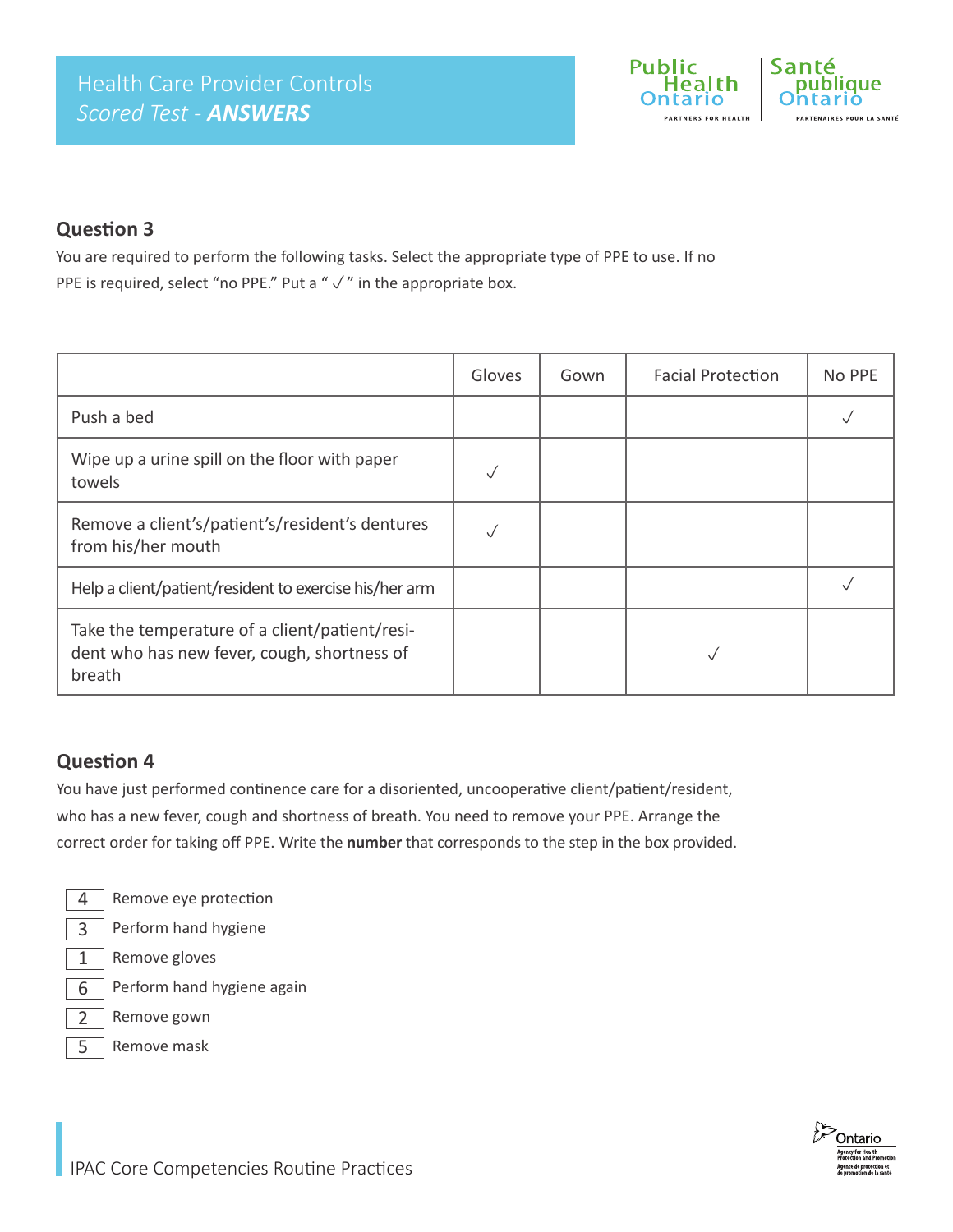

## **Question 5**

Which of the following scenarios show the Health Care Provider using proper Routine Practices? Select "true" if the Health Care Provider follows Routine Practices and "false" if he/she does not. Insert a " $\sqrt{ }$ " in the appropriate box.

|                                                                                                                                                      | True | False |
|------------------------------------------------------------------------------------------------------------------------------------------------------|------|-------|
| A Health Care Provider wears double gloves and sometimes triple<br>gloves for better protection of his/her hands.                                    |      |       |
| A Health Care Provider wears a lab coat when providing care to<br>protect his/her clothing from becoming soiled.                                     |      |       |
| A Health Care Provider stores a mask in his/her pocket so it can be<br>used immediately.                                                             |      |       |
| A Health Care Provider cleans his/her hands immediately after<br>removing gloves.                                                                    |      |       |
| A Health Care Provider wears eye protection over his/her<br>prescription glasses to protect himself/herself from potentially<br>infectious droplets. |      |       |